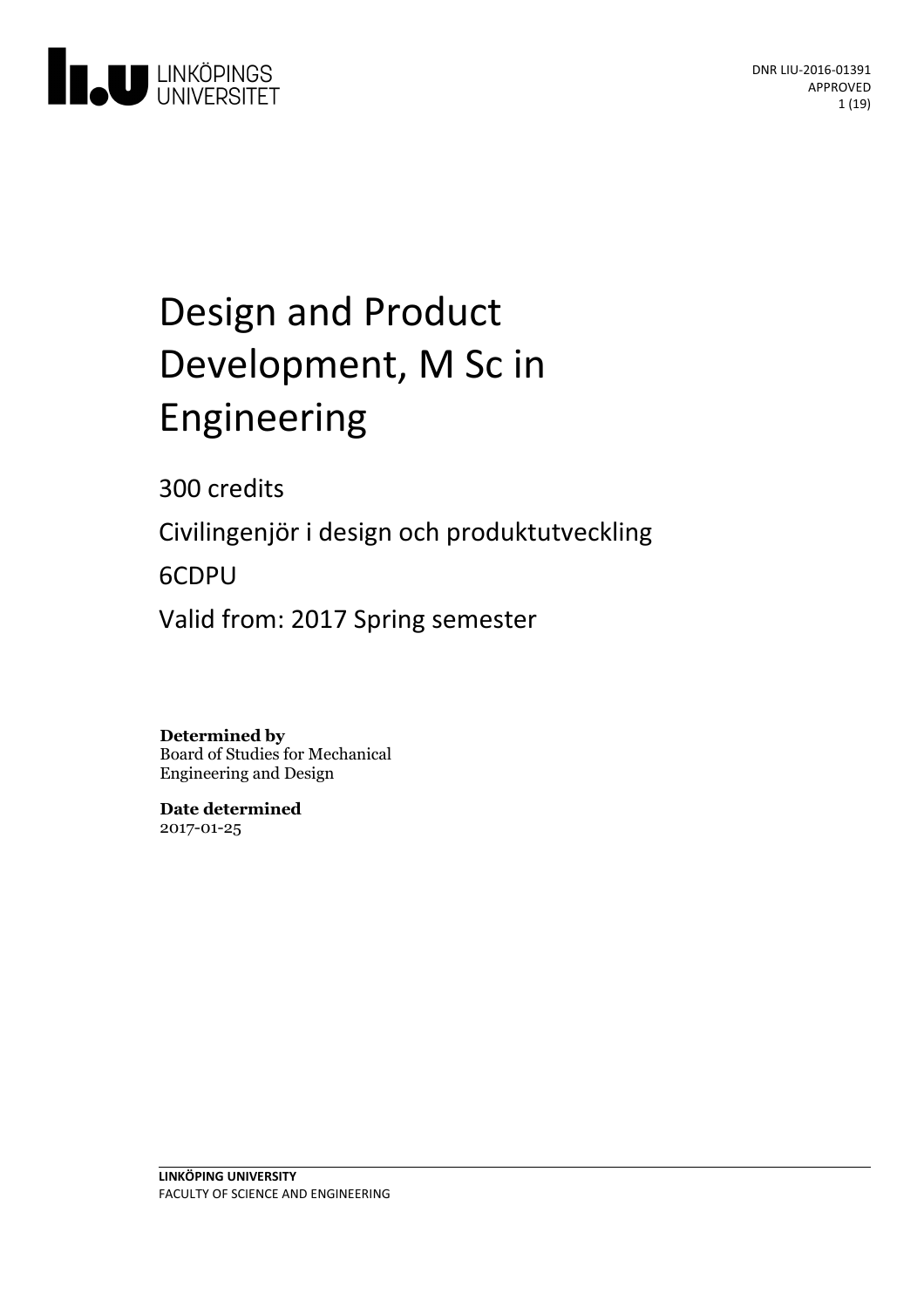## Entry requirements

## Degree in Swedish

Civilingenjör 300 hp och Teknologie master 120 hp

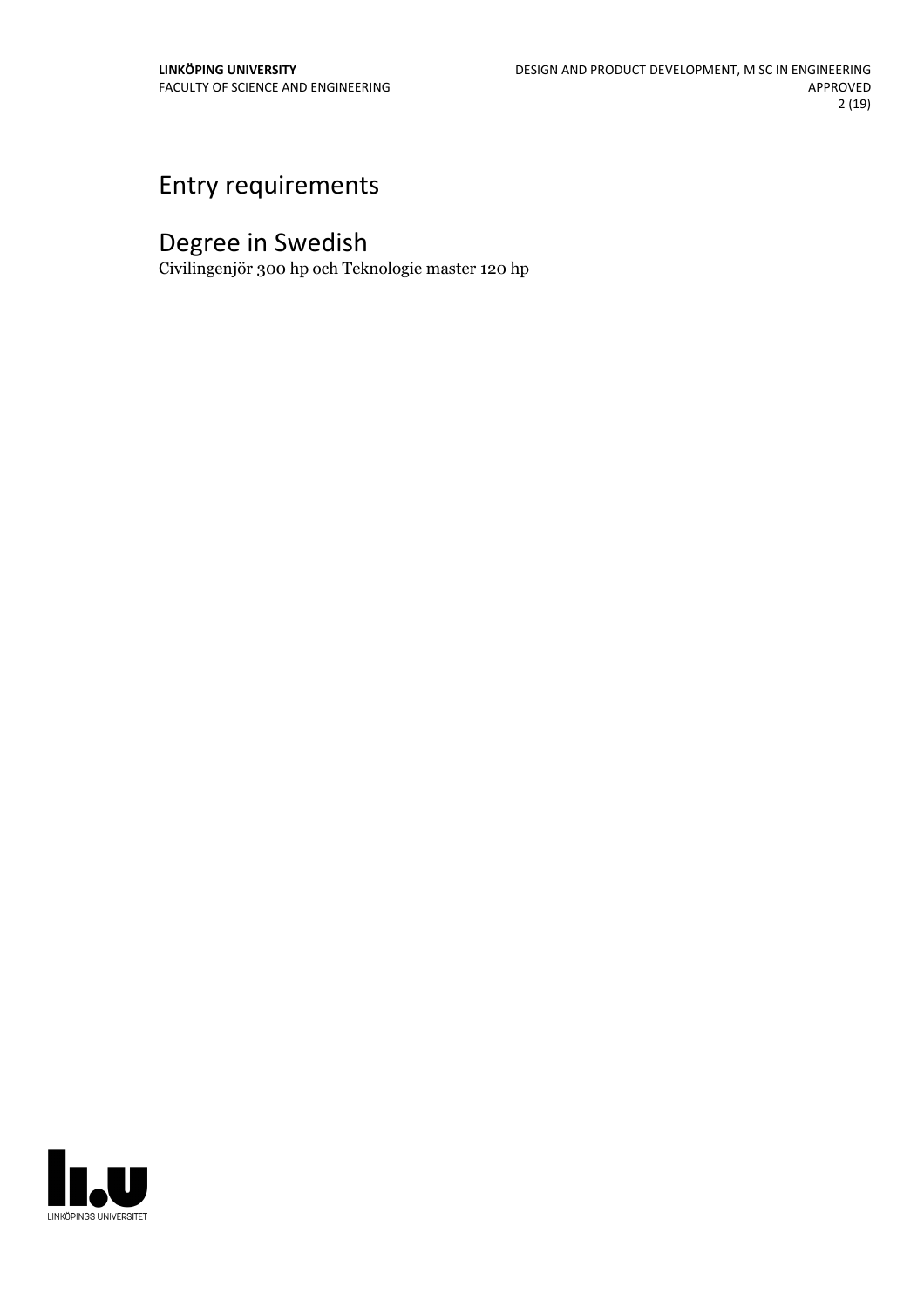## **Curriculum**

## **Semester 1 (Autumn 2017)**

| Course<br>code | Course name                                                      | <b>Credits</b> | Level | <b>Timetable</b><br>module | <b>ECV</b> |
|----------------|------------------------------------------------------------------|----------------|-------|----------------------------|------------|
| Period 0       |                                                                  |                |       |                            |            |
| TATM79         | <b>Foundation Course in Mathematics</b>                          | $6*$           | G1X   |                            | C          |
| Period 1       |                                                                  |                |       |                            |            |
| TATA67         | Linear Algebra with Geometry                                     | $6*$           | G1X   | 3                          | C          |
| TATM79         | <b>Foundation Course in Mathematics</b>                          | $6*$           | G1X   | 3                          | C          |
| TMKA06         | Introduction to Design and Product<br>Development                | $12*$          | G1X   | 1/2                        | C          |
| Period 2       |                                                                  |                |       |                            |            |
| TATA67         | Linear Algebra with Geometry                                     | $6*$           | G1X   | 4                          | C          |
| TDDE04         | Introduction to Programming and<br><b>Computational Thinking</b> | 6              | G1X   | 1                          | C          |
| TMKA06         | Introduction to Design and Product<br>Development                | $12*$          | G1X   | 2/3                        | C          |

## **Semester 2 (Spring 2018)**

| Course<br>code | Course name                            | <b>Credits</b> | Level | <b>Timetable</b><br>module | <b>ECV</b> |
|----------------|----------------------------------------|----------------|-------|----------------------------|------------|
| Period 1       |                                        |                |       |                            |            |
| TATA41         | Calculus in One Variable 1             | 6              | G1X   | 3                          | C          |
| TMKT58         | Create and Understand 3D               | $6*$           | G1X   | $\mathbf{1}$               | C          |
| TMME07         | <b>Engineering Mechanics - Statics</b> | 6              | G1X   | $\overline{2}$             | C          |
| THEN18         | English                                | $6*$           | G1X   | 1                          | E          |
| TGTU35         | Introduction to University Studies     | $2*$           | G1X   |                            | v          |
| Period 2       |                                        |                |       |                            |            |
| TATA42         | Calculus in One Variable 2             | 6              | G1X   | 3                          | C          |
| TDDE33         | User Driven Product Development        | 6              | G1X   | $\overline{2}$             | C          |
| TMKT58         | Create and Understand 3D               | $6*$           | G1X   | 1                          | C          |
| THEN18         | English                                | $6*$           | G1X   | 3                          | E          |
| TGTU35         | Introduction to University Studies     | 2*             | G1X   |                            | v          |

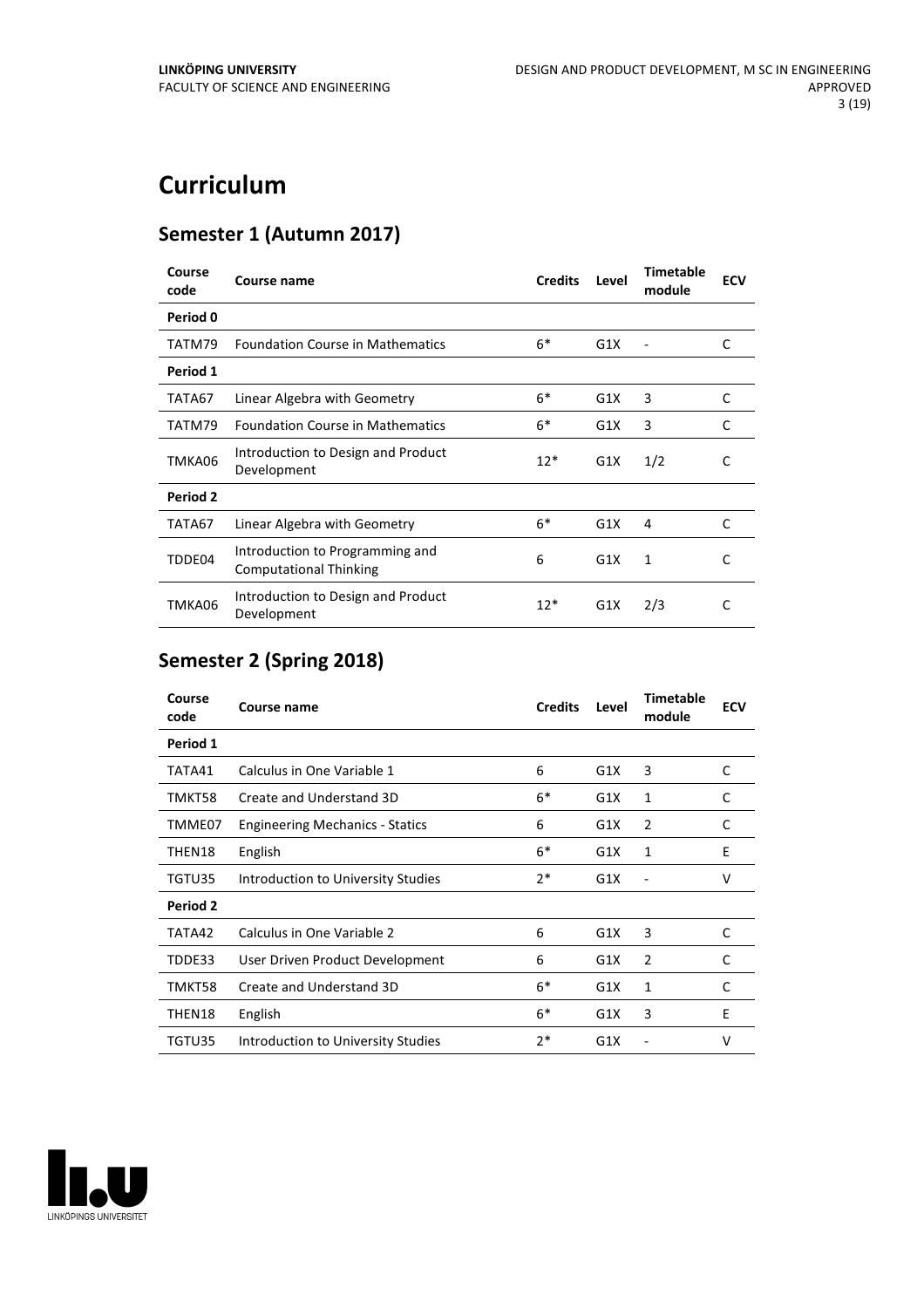## **Semester 3 (Autumn 2018)**

| Course<br>code | Course name                           | <b>Credits</b> | Level            | <b>Timetable</b><br>module | <b>ECV</b> |
|----------------|---------------------------------------|----------------|------------------|----------------------------|------------|
| Period 1       |                                       |                |                  |                            |            |
| TATA69         | Calculus in Several Variables         | 6              | G1X              | 4                          |            |
| TMKA05         | <b>Engineering Design Methodology</b> | $6*$           | G1X              | $\overline{2}$             | C          |
| TMME13         | Mechanics - Dynamics                  | 6              | G1X              | 3                          |            |
| Period 2       |                                       |                |                  |                            |            |
| TKMJ24         | <b>Environmental Engineering</b>      | 6              | G1X              | 3                          |            |
| TMKA05         | <b>Engineering Design Methodology</b> | $6*$           | G1X              | 4                          | C          |
| TMMV04         | <b>Engineering Thermodynamics</b>     | 6              | G <sub>1</sub> X | 1                          |            |

## **Semester 4 (Spring 2019)**

| Course<br>code | Course name                              | <b>Credits</b> | Level | Timetable<br>module | <b>ECV</b> |
|----------------|------------------------------------------|----------------|-------|---------------------|------------|
| Period 1       |                                          |                |       |                     |            |
| TAMS11         | Probability and Statistics, first course | 6              | G2X   | 1                   | C          |
| TMKT59         | <b>Computers as Design Tools</b>         | $6*$           | G2X   | 3                   | C          |
| TMKT97         | <b>Product Ergonomics</b>                | 6              | G2X   | 2                   |            |
| Period 2       |                                          |                |       |                     |            |
| TEAE01         | Industrial Economics, Basic Course       | 6              | G1X   | 2                   |            |
| TMHL07         | Solid Mechanics, basic course            | 6              | G2X   | 1                   | C          |
| TMKT59         | Computers as Design Tools                | $6*$           | G2X   | 3                   |            |
| TPTE06         | Industrial Placement                     | 6              | G1X   |                     | F          |

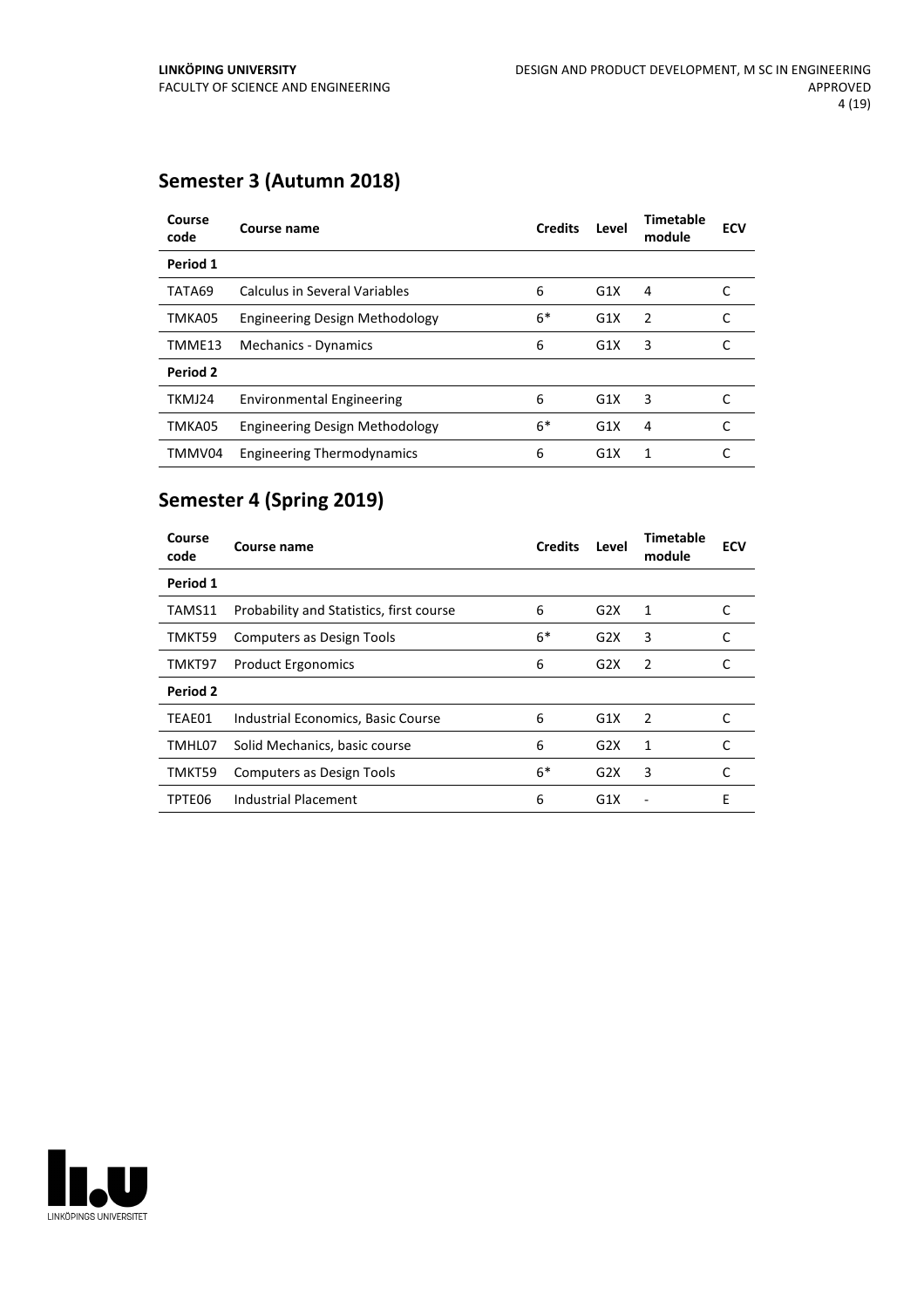## **Semester 5 (Autumn 2019)**

| Course<br>code | Course name                                                           | <b>Credits</b> | Level | <b>Timetable</b><br>module | <b>ECV</b>   |
|----------------|-----------------------------------------------------------------------|----------------|-------|----------------------------|--------------|
| Period 1       |                                                                       |                |       |                            |              |
| TEIM11         | <b>Industrial Marketing</b>                                           | 6              | G2X   | 3                          | C            |
| TMKM11         | <b>Materials for Design</b>                                           | $12*$          | G2X   | $\overline{2}$             | C            |
| TMPT06         | Manufacturing Technology for Design and<br><b>Product Development</b> | $6*$           | G1X   | $\mathbf{1}$               | C            |
| THFR05         | <b>Communicative French</b>                                           | $6*$           | G1X   | 4                          | E            |
| THSP05         | Spanish                                                               | $6*$           | G1X   | 4                          | E            |
| THTY05         | German                                                                | $6*$           | G1X   | 4                          | E            |
| Period 2       |                                                                       |                |       |                            |              |
| TMKM11         | <b>Materials for Design</b>                                           | $12*$          | G2X   | 3                          | C            |
| TMKT39         | <b>Machine Elements</b>                                               | 6              | G2X   | $\overline{2}$             | C            |
| TMPT06         | Manufacturing Technology for Design and<br><b>Product Development</b> | $6*$           | G1X   | 1                          | $\mathsf{C}$ |
| THFR05         | Communicative French                                                  | $6*$           | G1X   | 4                          | E            |
| THSP05         | Spanish                                                               | $6*$           | G1X   | 4                          | E            |
| THTY05         | German                                                                | $6*$           | G1X   | 4                          | E            |
| TNGD34         | Interactive Information Design                                        | 6              | G2X   | 3                          | E            |

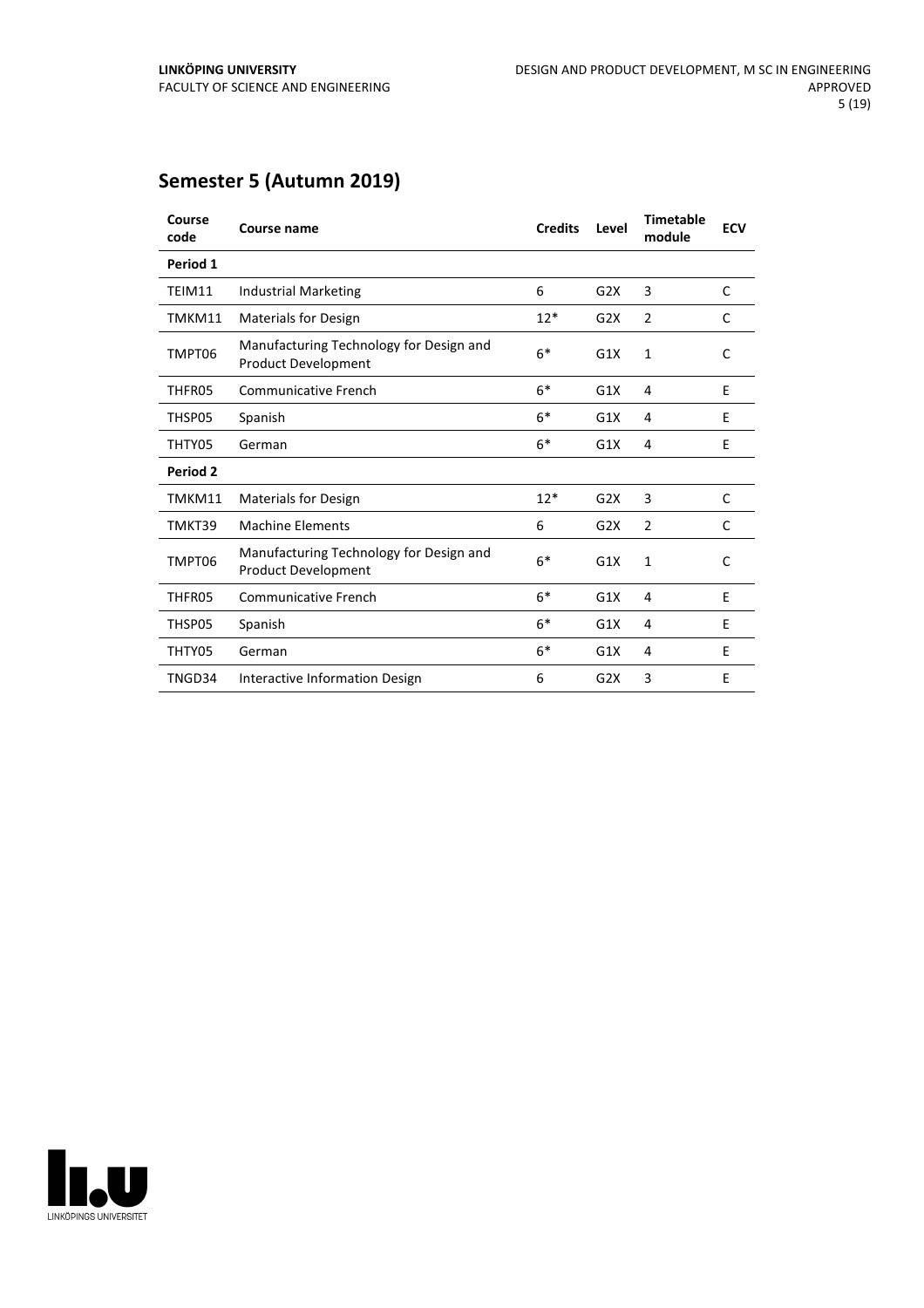## **Semester 6 (Spring 2020)**

| Course<br>code | Course name                                  | <b>Credits</b> | Level | <b>Timetable</b><br>module | <b>ECV</b> |
|----------------|----------------------------------------------|----------------|-------|----------------------------|------------|
| Period 1       |                                              |                |       |                            |            |
| TEIO47         | Industrial Project Management                | $6*$           | G2X   | 3                          | C          |
| TMKT82         | <b>Bachelor Thesis - Product Development</b> | 18*            | G2X   | $\mathbf{1}$               | C          |
| TSRT21         | <b>Dynamical Systems and Control</b>         | 6              | G2X   | $\overline{2}$             | C          |
| THFR05         | <b>Communicative French</b>                  | $6*$           | G1X   | 4                          | E          |
| THSP05         | Spanish                                      | $6*$           | G1X   | 4                          | E          |
| THTY05         | German                                       | $6*$           | G1X   | 4                          | E          |
| Period 2       |                                              |                |       |                            |            |
| TEIO47         | Industrial Project Management                | $6*$           | G2X   | 3                          | C          |
| TMKT82         | Bachelor Thesis - Product Development        | 18*            | G2X   | 1                          | C          |
| THFR05         | Communicative French                         | $6*$           | G1X   | 4                          | E          |
| THSP05         | Spanish                                      | $6*$           | G1X   | 4                          | E          |
| THTY05         | German                                       | $6*$           | G1X   | 4                          | E          |

### **Semester 7 (Autumn 2020)**

| Course<br>code | <b>Course name</b>                                      | <b>Credits</b> | Level | <b>Timetable</b><br>module | <b>ECV</b> |
|----------------|---------------------------------------------------------|----------------|-------|----------------------------|------------|
| Period 1       |                                                         |                |       |                            |            |
| TAOP88         | <b>Engineering Optimization</b>                         | 6              | G2X   | 1                          | E          |
| TDDD90         | Interactive Products                                    | $6*$           | A1X   | 1                          | E          |
| TDDE18         | Programming C++                                         | $6*$           | G2X   | 2                          | E          |
| TDDE28         | Contemporary Perspective on Value Creation              | 6              | A1X   | 1                          | Ε          |
| TEIE72         | Corporate Strategies                                    | 6              | A1X   | 4                          | E          |
| TEIO19         | Industrial Management                                   | 6              | G2X   | 4                          | E          |
| TEIO90         | <b>Innovation Management</b>                            | 6              | A1X   | $\overline{2}$             | E          |
| TETS37         | <b>Basics in Logistics Management</b>                   | 6              | G2X   | 4                          | E          |
| TFYA88         | Additive Manufacturing: Tools, Materials and<br>Methods | 6              | A1X   | 3                          | E          |
| TKMJ31         | <b>Biofuels for Transportation</b>                      | 6              | A1X   | 1                          | E          |
| TMES09         | <b>Industrial Energy Systems</b>                        | 6              | A1X   | 2                          | E          |
| TMES27         | Modelling of Energy Systems                             | 6              | A1X   | 3                          | E          |

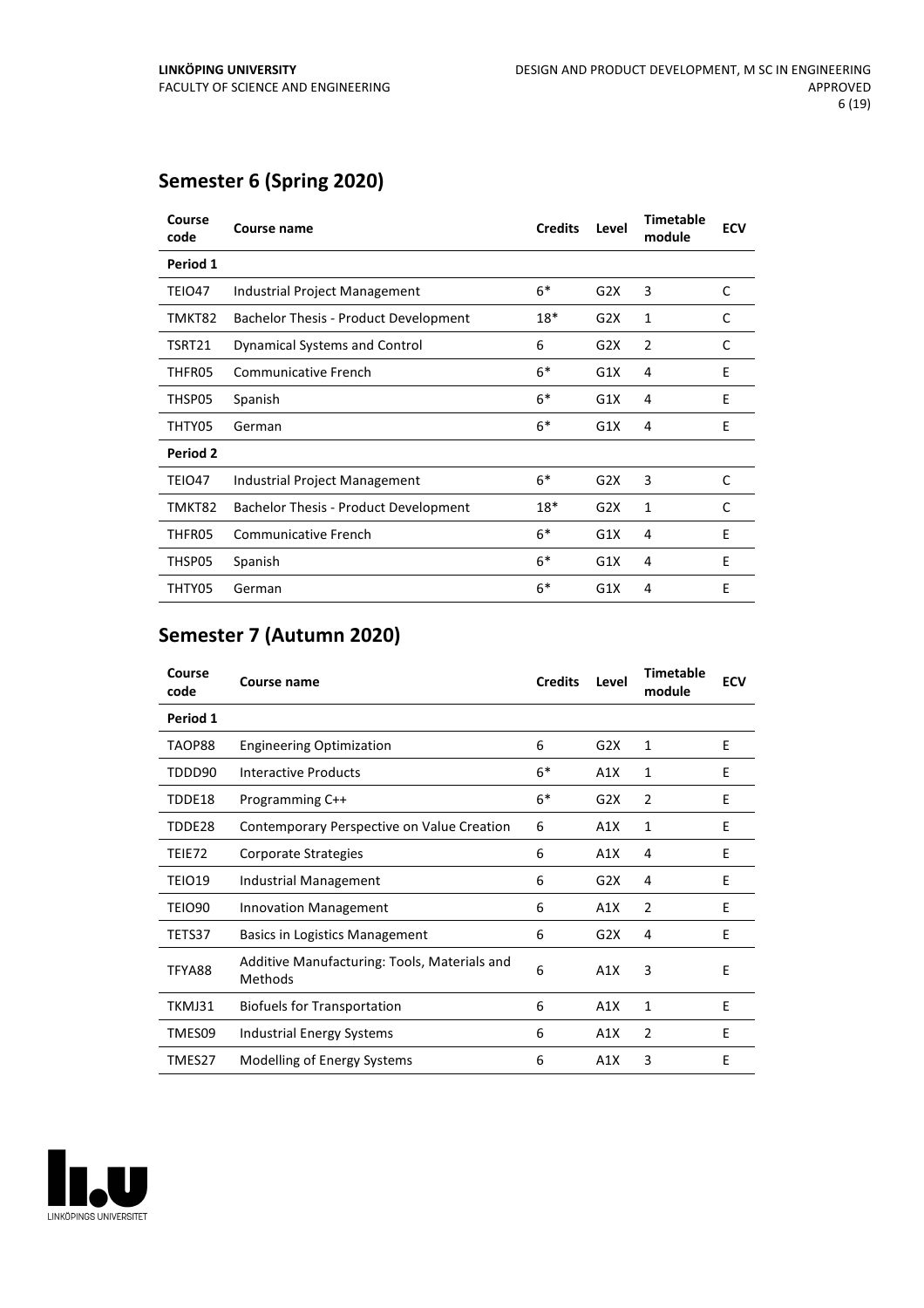| Course<br>code | Course name                                                  | <b>Credits</b> | Level            | <b>Timetable</b><br>module | <b>ECV</b> |
|----------------|--------------------------------------------------------------|----------------|------------------|----------------------------|------------|
| TMKA01         | Design Studio I                                              | $12*$          | A1X              | 3                          | E          |
| TMKA09         | Disruptive Technologies                                      | $6*$           | A1X              | 4                          | E          |
| TMKM16         | Sustainable Material Selection                               | 6              | A1X              | 4                          | E          |
| TMKM17         | <b>Polymer Materials</b>                                     | 6              | A1X              | 2                          | E          |
| TMKM99         | <b>Engineering Materials and Manufacturing</b><br>Technology | 6              | A1X              | $\overline{2}$             | E          |
| TMKO02         | <b>Engineering Materials and Manufacturing</b><br>Technology | 6              | A1X              | 2                          | E          |
| TMKT69         | Conceptual Design - Project Course                           | 6              | A1X              | 4                          | E          |
| TMKT80         | Wood - Material                                              | 6              | G <sub>2</sub> X | 2                          | E          |
| TMME14         | Machine Elements, Second Course                              | 6              | A1X              | 3                          | E          |
| TMME66         | Musculoskeletal Biomechanics and Human<br>Movements          | 6              | G <sub>2</sub> X | $\overline{2}$             | E          |
| TMME67         | Musculoskeletal Biomechanics and Human<br>Movements          | 6              | A1X              | 2                          | E          |
| <b>TMMI68</b>  | CAD and Drafting Techniques, Continued<br>Course             | $6*$           | G <sub>2</sub> X | $\overline{2}$             | E          |
| TMMV18         | <b>Fluid Mechanics</b>                                       | 6              | A1X              | 1                          | E          |
| TMPS33         | <b>Virtual Manufacturing</b>                                 | 6              | A1X              | 4                          | E          |
| TMPT03         | Production Engineering - Continuing Course                   | 6              | G2X              | 2                          | E          |
| TMQU03         | <b>Quality Management and Engineering</b>                    | 6              | G2X              | 2                          | E          |
| TPPE13         | Production and Operations Management                         | 6              | G2X              | 1                          | E          |
| TPPE16         | <b>Manufacturing Strategies</b>                              | 6              | A1X              | 2                          | E          |
| TMPP02         | Project Course - Race Vehicle Engineering                    | $6*$           | G1X              | $\blacksquare$             | v          |
| Period 2       |                                                              |                |                  |                            |            |
| TDDD90         | <b>Interactive Products</b>                                  | $6*$           | A1X              |                            | E          |
| TDDE01         | <b>Machine Learning</b>                                      | 6              | A1X              | $\mathbf{1}$               | E          |
| TDDE18         | Programming C++                                              | $6*$           | G2X              | $\mathbf{1}$               | E          |
| TEIE42         | Industrial Sales Management                                  | 6              | A1X              | 4                          | E          |
| TEIM10         | <b>Industrial Service Development</b>                        | 6              | A1X              | 2                          | E.         |
| TETS27         | <b>Supply Chain Logistics</b>                                | 6              | A1X              | $\mathbf 2$                | E.         |
| TFYA96         | The physics behind technology                                | 6              | G2X              | 4                          | E          |
| TGTU04         | Leadership                                                   | 6              | G2X              | $\overline{2}$             | E          |
| TGTU49         | <b>History of Technology</b>                                 | 6              | G1X              | 3                          | Ε          |

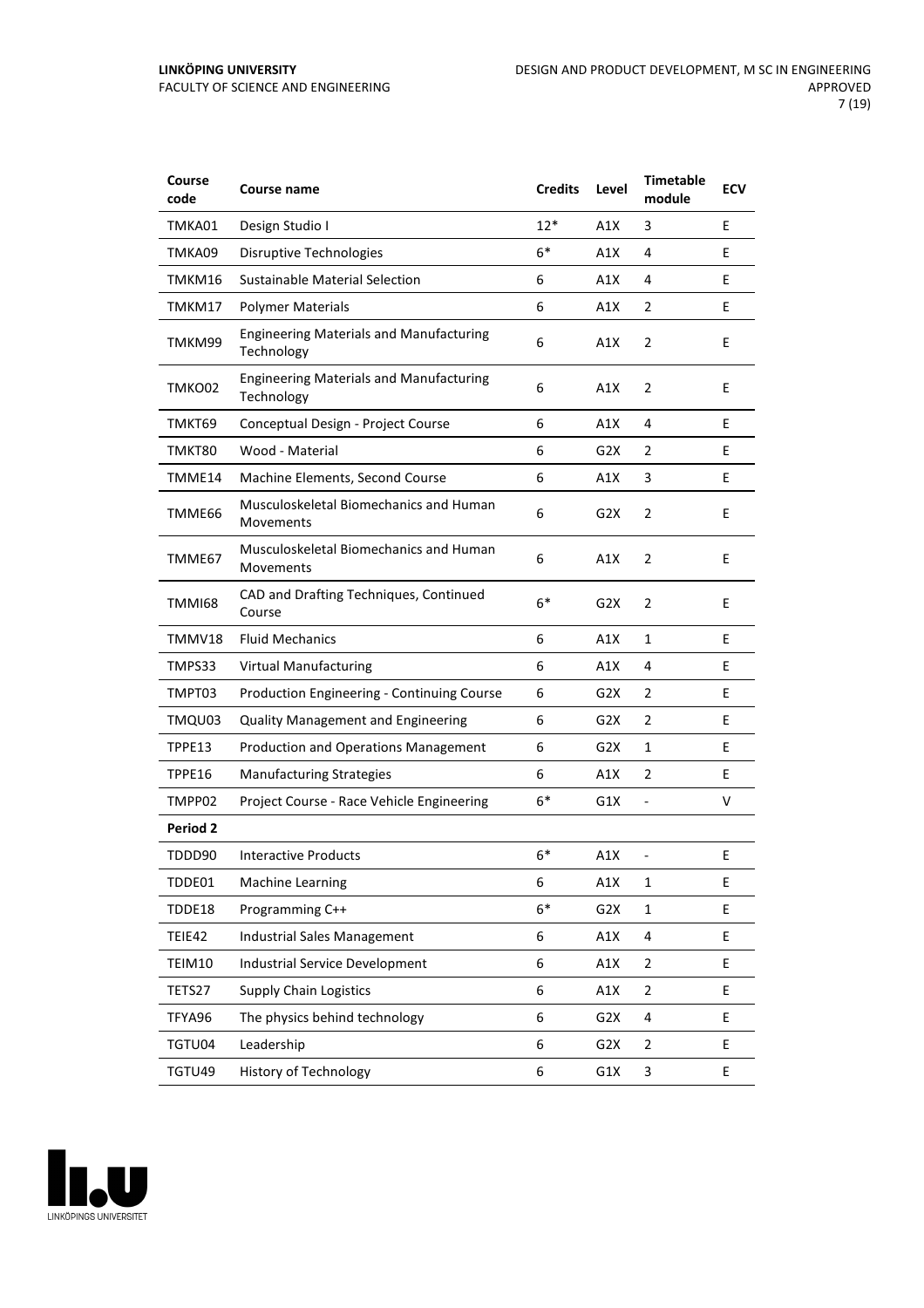| Course<br>code | Course name                                       | <b>Credits</b> | Level | <b>Timetable</b><br>module | <b>ECV</b> |
|----------------|---------------------------------------------------|----------------|-------|----------------------------|------------|
| TKMJ32         | Integrated Product Service Engineering            | 6              | A1X   | 3                          | E          |
| TMHL63         | Introduction to Computational Mechanics           | 6              | G2X   | 3                          | E          |
| TMHP03         | <b>Engineering Systems Design</b>                 | 6              | A1X   | 4                          | E          |
| TMKA01         | Design Studio I                                   | $12*$          | A1X   | $\overline{2}$             | E          |
| TMKA09         | Disruptive Technologies                           | $6*$           | A1X   | 4                          | E          |
| TMKU02         | Wood - Realisation                                | 6              | G2X   | 1                          | E          |
| TMMI68         | CAD and Drafting Techniques, Continued<br>Course  | $6*$           | G2X   | 4                          | E          |
| TMMS31         | Biomechanical Modelling of Tissues and<br>Systems | 6              | A1X   | 4                          | F          |
| TMMV54         | <b>Computational Heat Transfer</b>                | 6              | A1X   | $\mathbf{1}$               | E          |
| TMPS31         | Sustainable Manufacturing                         | 6              | A1X   | 1                          | E          |
| TMQU12         | Lean Production                                   | 6              | A1X   | $\overline{2}$             | E          |
| TPPE76         | Operations Planning and Control                   | 6              | A1X   | 4                          | E          |
| TSIU02         | <b>Computer Hardware and Architecture</b>         | 4              | G1X   | 2                          | E          |
| TMPP02         | Project Course - Race Vehicle Engineering         | $6*$           | G1X   |                            | v          |

#### *Specialisation: Product development - Design and Manufacturing*

| Course<br>code | Course name                              | <b>Credits</b> | Level | <b>Timetable</b><br>module | <b>ECV</b> |
|----------------|------------------------------------------|----------------|-------|----------------------------|------------|
| Period 1       |                                          |                |       |                            |            |
| TDDD90         | Interactive Products                     | $6*$           | A1X   | 1                          | C          |
| TEIO19         | Industrial Management                    | 6              | G2X   | 4                          | E          |
| TMKT69         | Conceptual Design - Project Course       | 6              | A1X   | 4                          | E          |
| TMME14         | Machine Elements, Second Course          | 6              | A1X   | 3                          | E          |
| TMMV11         | <b>Fluid Mechanics and Heat Transfer</b> | 6              | G2X   | 2                          | E          |
| Period 2       |                                          |                |       |                            |            |
| TDDD90         | Interactive Products                     | $6*$           | A1X   |                            | C          |
| TMHL63         | Introduction to Computational Mechanics  | 6              | G2X   | 3                          | C          |
| TMHP03         | <b>Engineering Systems Design</b>        | 6              | A1X   | 4                          | E          |
| TMPS31         | Sustainable Manufacturing                | 6              | A1X   | 1                          | Е          |

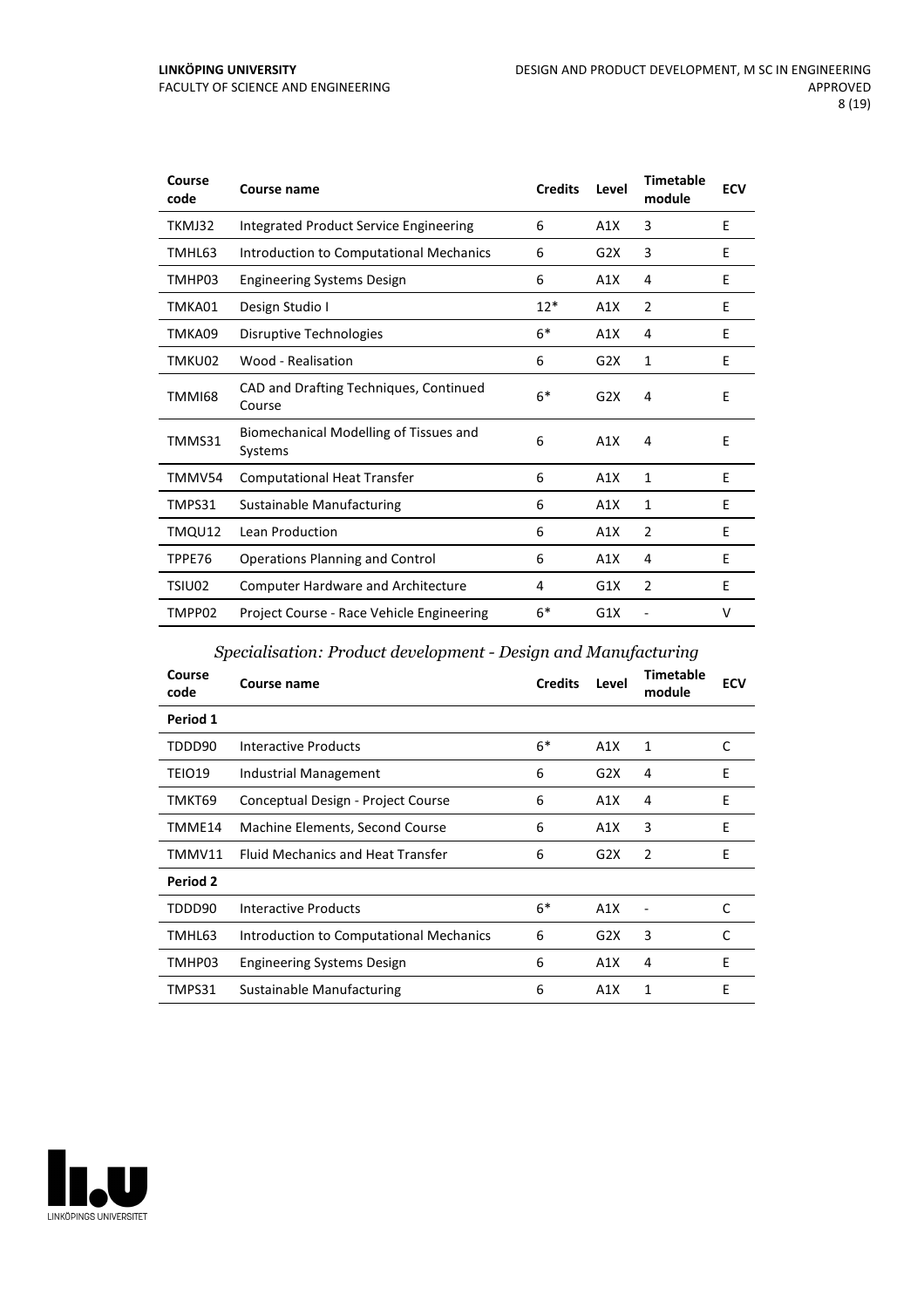| Course<br>code | Course name                            | <b>Credits</b> | Level | <b>Timetable</b><br>module | <b>ECV</b> |
|----------------|----------------------------------------|----------------|-------|----------------------------|------------|
| Period 1       |                                        |                |       |                            |            |
| TDDD90         | Interactive Products                   | $6*$           | A1X   | 1                          | C          |
| TMKA01         | Design Studio I                        | $12*$          | A1X   | 3                          | C          |
| TEIO19         | Industrial Management                  | 6              | G2X   | 4                          | E          |
| Period 2       |                                        |                |       |                            |            |
| TDDD90         | Interactive Products                   | $6*$           | A1X   | Ē,                         | C          |
| TMKA01         | Design Studio I                        | $12*$          | A1X   | 2                          | C          |
| TKMJ32         | Integrated Product Service Engineering | 6              | A1X   | 3                          | E          |
| TMPS31         | Sustainable Manufacturing              | 6              | A1X   | 1                          | E          |

#### *Specialisation: Product Development - Design Engineering*

#### *Specialisation: Product Development - Management*

| Course<br>code | Course name                               | <b>Credits</b> | Level | <b>Timetable</b><br>module | <b>ECV</b> |
|----------------|-------------------------------------------|----------------|-------|----------------------------|------------|
| Period 1       |                                           |                |       |                            |            |
| TDDD90         | Interactive Products                      | $6*$           | A1X   | 1                          | C          |
| TEIO19         | Industrial Management                     | 6              | G2X   | 4                          | C          |
| TEIO90         | <b>Innovation Management</b>              | 6              | A1X   | $\overline{2}$             | C          |
| TEIE72         | Corporate Strategies                      | 6              | A1X   | 4                          | Ε          |
| TMQU03         | <b>Quality Management and Engineering</b> | 6              | G2X   | $\overline{2}$             | E          |
| Period 2       |                                           |                |       |                            |            |
| TDDD90         | Interactive Products                      | $6*$           | A1X   |                            | C          |
| TEIE42         | Industrial Sales Management               | 6              | A1X   | 4                          | E          |
| TEIM10         | Industrial Service Development            | 6              | A1X   | 2                          | E          |
| TMQU12         | Lean Production                           | 6              | A1X   | 2                          | E          |

## **Semester 8 (Spring 2021)**

| Course<br>code | Course name                                      | <b>Credits</b> | Level | Timetable<br>module | <b>ECV</b> |
|----------------|--------------------------------------------------|----------------|-------|---------------------|------------|
| Period 1       |                                                  |                |       |                     |            |
| TDDD57         | <b>Physical Interaction and Game Programming</b> | 6              | A1X   | $\mathbf{1}$        |            |
| TDDD97         | Web Programming                                  | 6              | G2X   | 3                   |            |
| TDDE03         | Design Studio II                                 | $12*$          | A1X   |                     |            |

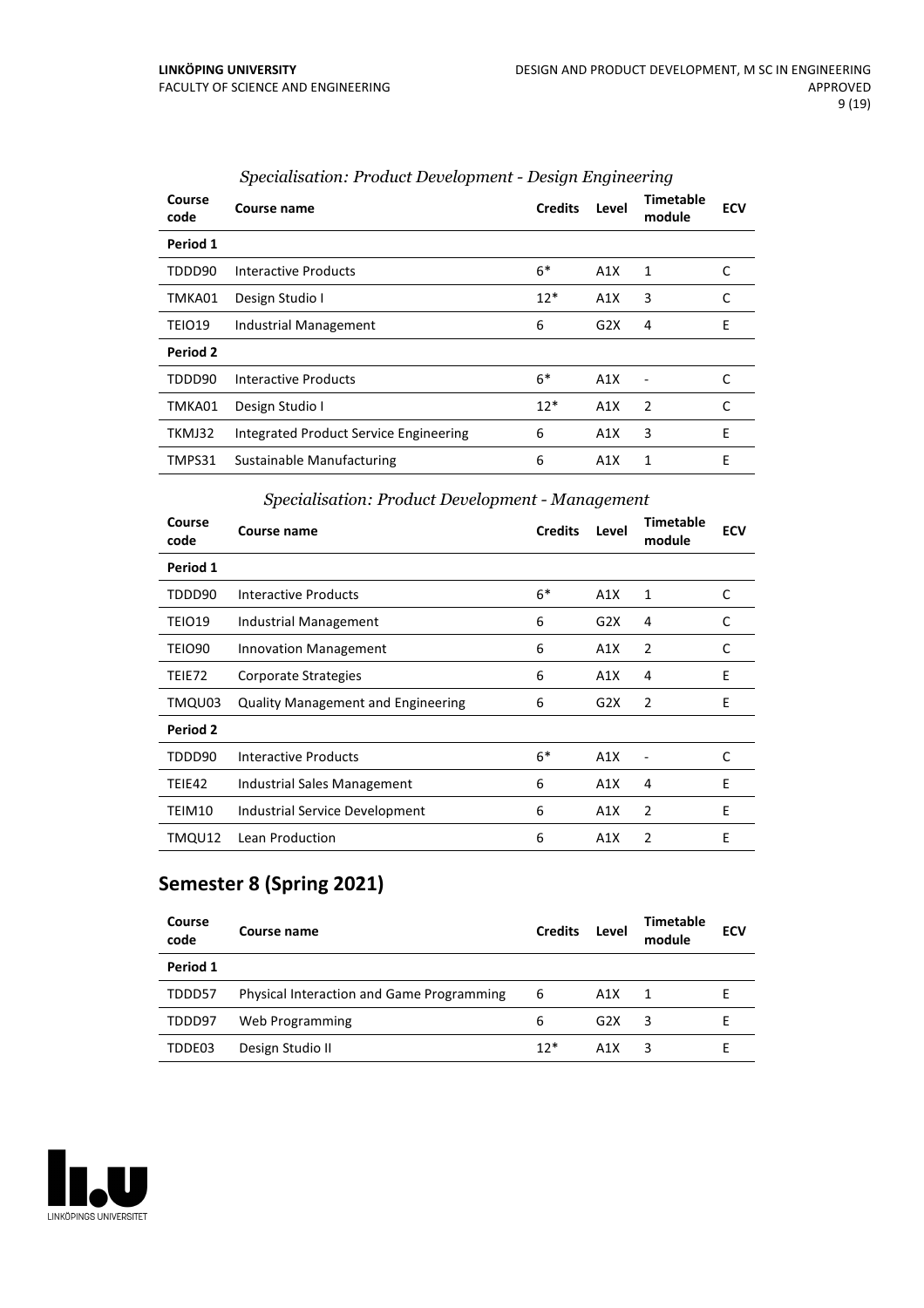| Course<br>code  | Course name                                                                     | <b>Credits</b> | Level            | <b>Timetable</b><br>module | <b>ECV</b> |
|-----------------|---------------------------------------------------------------------------------|----------------|------------------|----------------------------|------------|
| TDDE39          | Physical Interaction Design and Prototyping                                     | 6              | A1X              | 4                          | E          |
| TDDE50          | Megagame - Design for Sustainable<br>Development in the light of Climate Change | $6*$           | G2X              |                            | E          |
| TEIE06          | <b>Corporate Planning</b>                                                       | $6*$           | A1X              | $\frac{1}{2}$              | E          |
| TEIM09          | <b>International Business</b>                                                   | 6              | A1X              | 2                          | E          |
| TEIO13          | Leadership and Organizational Change                                            | 6              | A1X              | 4                          | E          |
| TGTU91          | Oral and Written Communication                                                  | 6              | G1X              | 2                          | E          |
| TGTU94          | <b>Technology and Ethics</b>                                                    | 6              | G1X              | 1                          | E          |
| TKMJ10          | <b>Industrial Ecology</b>                                                       | 6              | A1X              | $\mathbf{1}$               | E          |
| TKMJ15          | <b>Environmental Management Strategies</b>                                      | 6              | G1X              | 3                          | E          |
| TMKA04          | Wood - Innovation                                                               | 6              | A1X              | 1                          | E          |
| TMKA10          | Design for sustainable everyday life                                            | $6*$           | A1X              | 3                          | E          |
| TMKO01          | Advanced materials and the environment                                          | 6              | A1X              | 2                          | E          |
| TMKT48          | Design Optimization                                                             | 6              | A1X              | 3                          | E          |
| TMKT74          | <b>Advanced CAD</b>                                                             | 6              | A1X              | 4                          | E          |
| TMMS21          | Mechatronics                                                                    | 6              | G2X              | 1                          | E          |
| TPPE78          | Quantitative Models and Analysis in<br><b>Operations Management</b>             | 6              | A1X              | 1                          | E          |
| TMPP02          | Project Course - Race Vehicle Engineering                                       | $6*$           | G1X              |                            | v          |
| <b>Period 2</b> |                                                                                 |                |                  |                            |            |
| TDDD12          | Database Technology                                                             | 6              | G2X              | 4                          | E          |
| TDDE03          | Design Studio II                                                                | 12*            | A1X              | 3                          | E          |
| TDDE50          | Megagame - Design for Sustainable<br>Development in the light of Climate Change | $6*$           | G <sub>2</sub> X |                            | E          |
| TEAE13          | Civil and Commercial Law                                                        | 6              | G1X              | 2                          | E          |
| TEIE06          | <b>Corporate Planning</b>                                                       | $6*$           | A1X              | $\frac{1}{2}$              | Ε          |
| <b>TEIO06</b>   | Innovative Entrepreneurship                                                     | 6              | A1X              | 2                          | E          |
| TGTU95          | Philosophy of Science and Technology                                            | 6              | G1X              | 4                          | E          |
| TKMJ29          | <b>Resource Efficient Products</b>                                              | 6              | A1X              | 1                          | E.         |
| TMKA10          | Design for sustainable everyday life                                            | $6*$           | A1X              | 3                          | E          |
| TMKM17          | <b>Polymer Materials</b>                                                        | 6              | A1X              | 2                          | E.         |
| TMKT57          | <b>Product Modelling</b>                                                        | 6              | A1X              | 3                          | E          |
| TMKT77          | System Safety                                                                   | 6              | A1X              | 4                          | E          |

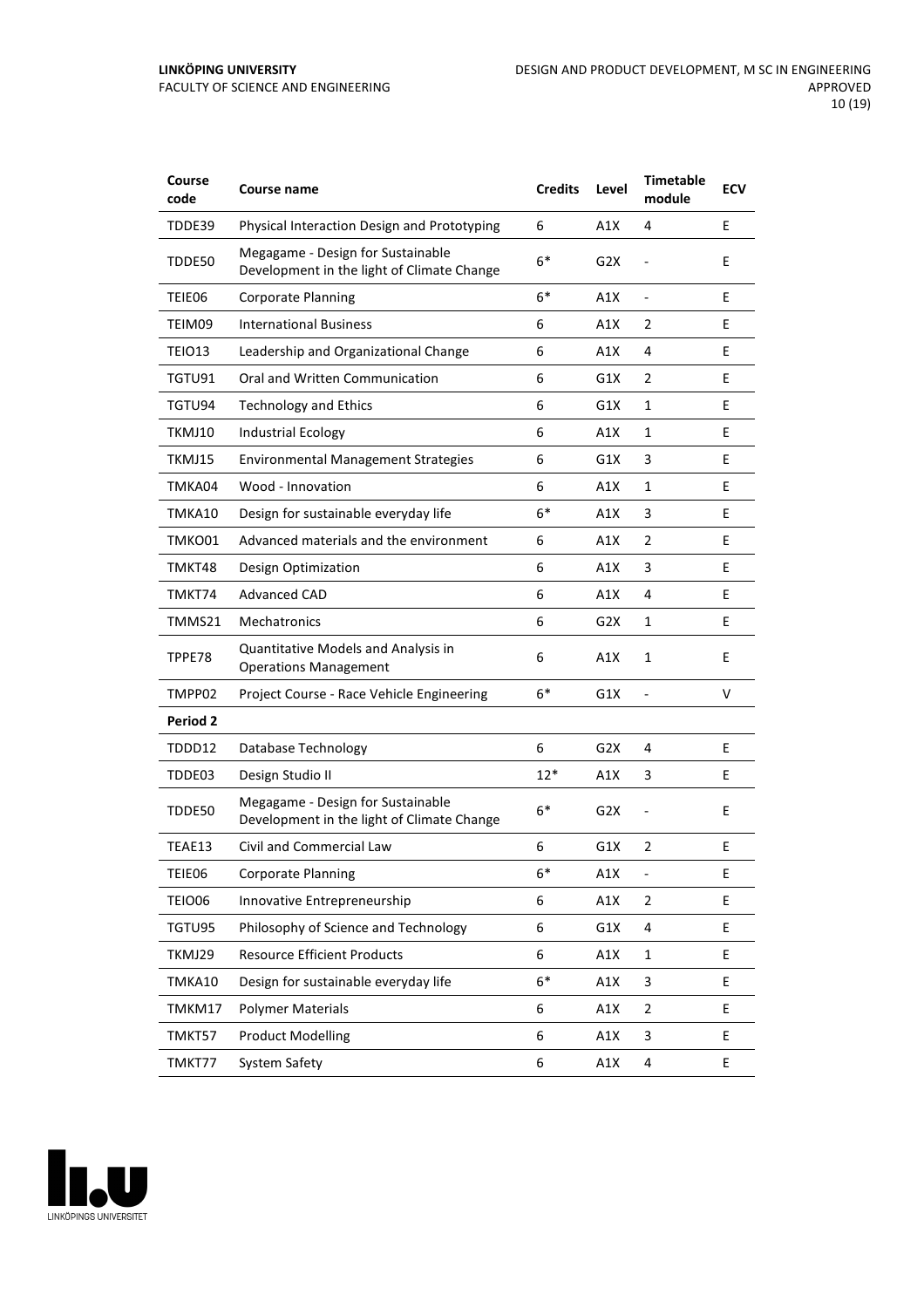| Course<br>code | Course name                                                | <b>Credits</b> | Level            | Timetable<br>module | <b>ECV</b> |
|----------------|------------------------------------------------------------|----------------|------------------|---------------------|------------|
| TMME19         | Mechanics, second course                                   | 6              | A1X              | 1                   | Е          |
| TMPS27         | <b>Production Systems</b>                                  | 6              | A1X              | 3                   | Е          |
| TMQU13         | <b>Customer Focused Product and Service</b><br>Development | 6              | A1X              | 4                   | Е          |
| TPPE74         | Design and Development of Manufacturing<br>Operations      | 6              | A1X              | 4                   | Е          |
| TRTE20         | Norm Creative perspectives on Design, Power<br>and Change  | 6              | A1X              | 1                   | Е          |
| TMPP02         | Project Course - Race Vehicle Engineering                  | $6*$           | G <sub>1</sub> X |                     | V          |

#### *Specialisation: Product development - Design and Manufacturing*

| Course<br>code | Course name                             | <b>Credits</b> | Level | <b>Timetable</b><br>module | <b>ECV</b> |
|----------------|-----------------------------------------|----------------|-------|----------------------------|------------|
| Period 1       |                                         |                |       |                            |            |
| TMMS21         | Mechatronics                            | 6              | G2X   | 1                          | C          |
| TKMJ52         | Applied Product Development Methodology | $6*$           | A1X   | $\overline{2}$             | Ε          |
| TMKT48         | Design Optimization                     | 6              | A1X   | 3                          | E          |
| TMKT74         | <b>Advanced CAD</b>                     | 6              | A1X   | 4                          | E          |
| Period 2       |                                         |                |       |                            |            |
| TKMJ52         | Applied Product Development Methodology | $6*$           | A1X   | 2                          | E          |
| TMKT57         | <b>Product Modelling</b>                | 6              | A1X   | 3                          | E          |
| TMKT77         | System Safety                           | 6              | A1X   | 4                          | E          |
| TMPS27         | <b>Production Systems</b>               | 6              | A1X   | 3                          | E          |

#### *Specialisation: Product Development - Design Engineering*

| Course<br>code | Course name                             | <b>Credits</b> | Level | <b>Timetable</b><br>module | <b>ECV</b> |
|----------------|-----------------------------------------|----------------|-------|----------------------------|------------|
| Period 1       |                                         |                |       |                            |            |
| TDDE03         | Design Studio II                        | $12*$          | A1X   | 3                          |            |
| TKMJ52         | Applied Product Development Methodology | 6*             | A1X   | 2                          |            |
| Period 2       |                                         |                |       |                            |            |
| TDDE03         | Design Studio II                        | $12*$          | A1X   | 3                          |            |
| TKMJ52         | Applied Product Development Methodology | $6*$           | A1X   | 2                          | C          |
| TKMJ29         | <b>Resource Efficient Products</b>      | 6              | A1X   | 1                          | F          |

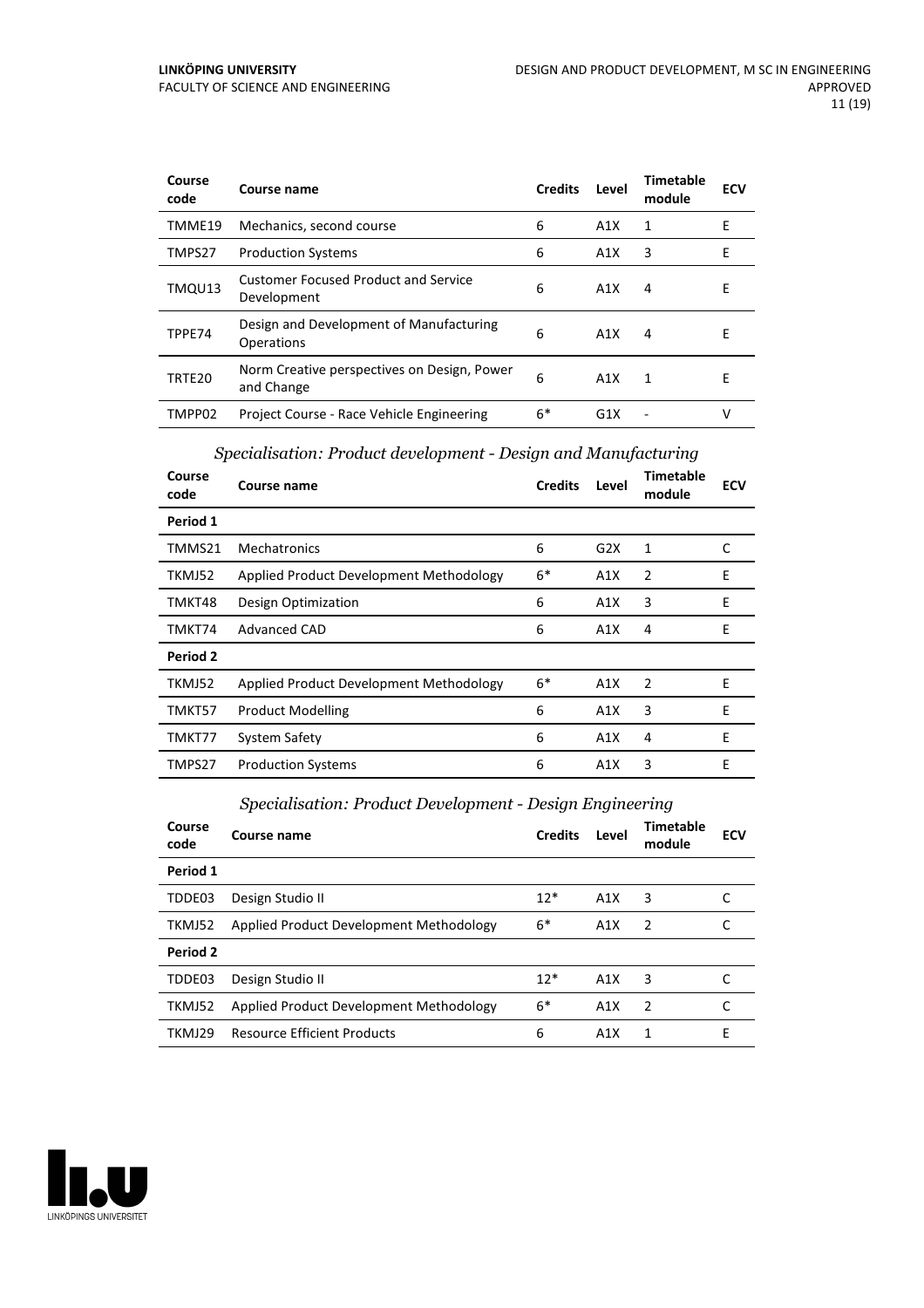| Course<br>code | Course name                                                | <b>Credits</b> | Level | <b>Timetable</b><br>module | <b>ECV</b> |
|----------------|------------------------------------------------------------|----------------|-------|----------------------------|------------|
| Period 1       |                                                            |                |       |                            |            |
| TEIE06         | <b>Corporate Planning</b>                                  | $6*$           | A1X   |                            | E          |
| TEIM09         | <b>International Business</b>                              | 6              | A1X   | $\overline{2}$             | F          |
| TEIO13         | Leadership and Organizational Change                       | 6              | A1X   | 4                          | E          |
| TKMJ52         | Applied Product Development Methodology                    | $6*$           | A1X   | $\overline{2}$             | Ε          |
| Period 2       |                                                            |                |       |                            |            |
| TEIE06         | <b>Corporate Planning</b>                                  | $6*$           | A1X   |                            | E          |
| TEIM07         | Industrial Market Research                                 | 6              | A1X   | $\overline{2}$             | E          |
| TEIO06         | Innovative Entrepreneurship                                | 6              | A1X   | $\overline{2}$             | E          |
| <b>TEIO41</b>  | <b>Corporate Social Responsibility</b>                     | 6              | A1X   | 3                          | E          |
| TKMJ52         | Applied Product Development Methodology                    | $6*$           | A1X   | $\overline{2}$             | E          |
| TMQU13         | <b>Customer Focused Product and Service</b><br>Development | 6              | A1X   | 4                          | E          |

#### *Specialisation: Product Development - Management*

## **Semester 9 (Autumn 2021)**

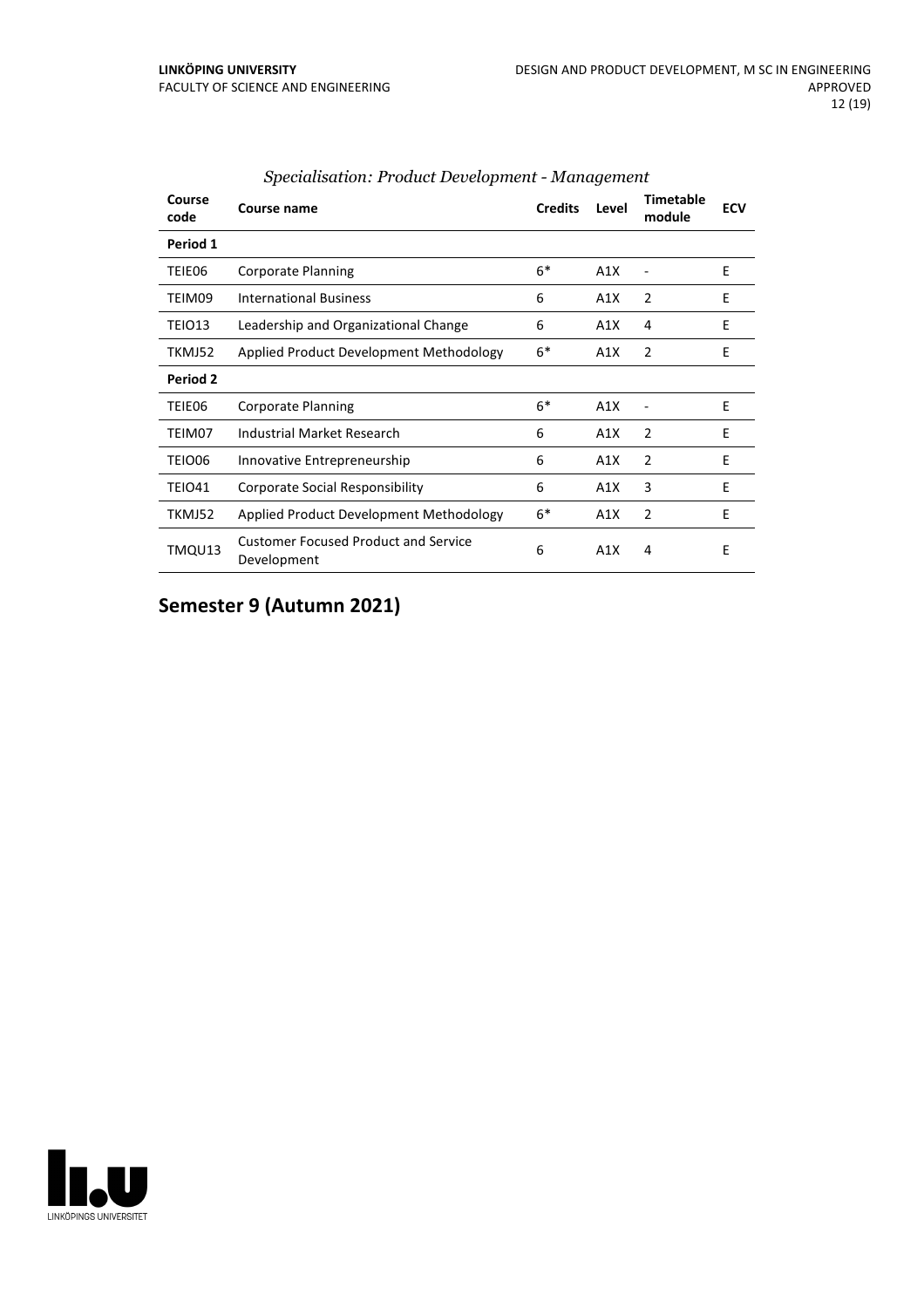| Course<br>code | Course name                                                                       | <b>Credits</b> | Level | <b>Timetable</b><br>module | <b>ECV</b> |
|----------------|-----------------------------------------------------------------------------------|----------------|-------|----------------------------|------------|
| Period 1       |                                                                                   |                |       |                            |            |
| TEIO07         | Project Based Organization and Management                                         | 6              | A1X   | 4                          | E          |
| TETS23         | Purchasing                                                                        | 6              | A1X   | $\overline{2}$             | E          |
| TKMJ46         | Advanced Ecodesign                                                                | 6              | A1X   | $\overline{2}$             | E          |
| TMKT79         | Collaborative Multidisciplinary Design<br>Optimization                            | 6              | A1X   | $\overline{2}$             | E          |
| TMKT96         | <b>Product Visualization</b>                                                      | $6*$           | A1X   | 3                          | E          |
| TMMV01         | Aerodynamics                                                                      | 6              | A1X   | $\overline{2}$             | E          |
| Period 2       |                                                                                   |                |       |                            |            |
| TAOP18         | Supply Chain Optimization                                                         | 6              | A1X   | $\mathbf{1}$               | E          |
| TDDD61         | Design - Strategy and Management                                                  | 6              | A1X   | 1                          | E          |
| <b>TDEI21</b>  | Strategic Organisational Application of IT -<br>Workflow and Knowledge Management | 6              | A1X   | 4                          | E          |
| TETS31         | Logistics Strategies                                                              | 6              | A1X   | 4                          | E          |
| TMKT71         | <b>Affective Engineering</b>                                                      | 6              | A1X   | $\overline{2}$             | E          |
| TMKT96         | <b>Product Visualization</b>                                                      | $6*$           | A1X   | 3                          | E          |
| TMPS22         | Assembly Technology                                                               | 6              | A1X   | 3                          | E          |

#### *Specialisation: Product development - Design and Manufacturing*

| Course<br>code | Course name                                                              | <b>Credits</b> | Level            | Timetable<br>module | <b>ECV</b> |
|----------------|--------------------------------------------------------------------------|----------------|------------------|---------------------|------------|
| Period 1       |                                                                          |                |                  |                     |            |
| TMPM03         | Project Course Advanced - Design and<br><b>Manufacturing Engineering</b> | $12*$          | A1X              | 1                   | C          |
| TMHL63         | Introduction to Computational Mechanics                                  | 6              | G2X              | 3                   | E          |
| TMKT79         | Collaborative Multidisciplinary Design<br>Optimization                   | 6              | A1X              | 2                   | E          |
| Period 2       |                                                                          |                |                  |                     |            |
| TMPM03         | Project Course Advanced - Design and<br><b>Manufacturing Engineering</b> | $12*$          | A1X              | 4                   | C          |
| TMKU01         | Design Automation of Customized Products                                 | 6              | A1X              | $\overline{2}$      | E          |
| TMPS22         | Assembly Technology                                                      | 6              | A <sub>1</sub> X | 3                   | E          |

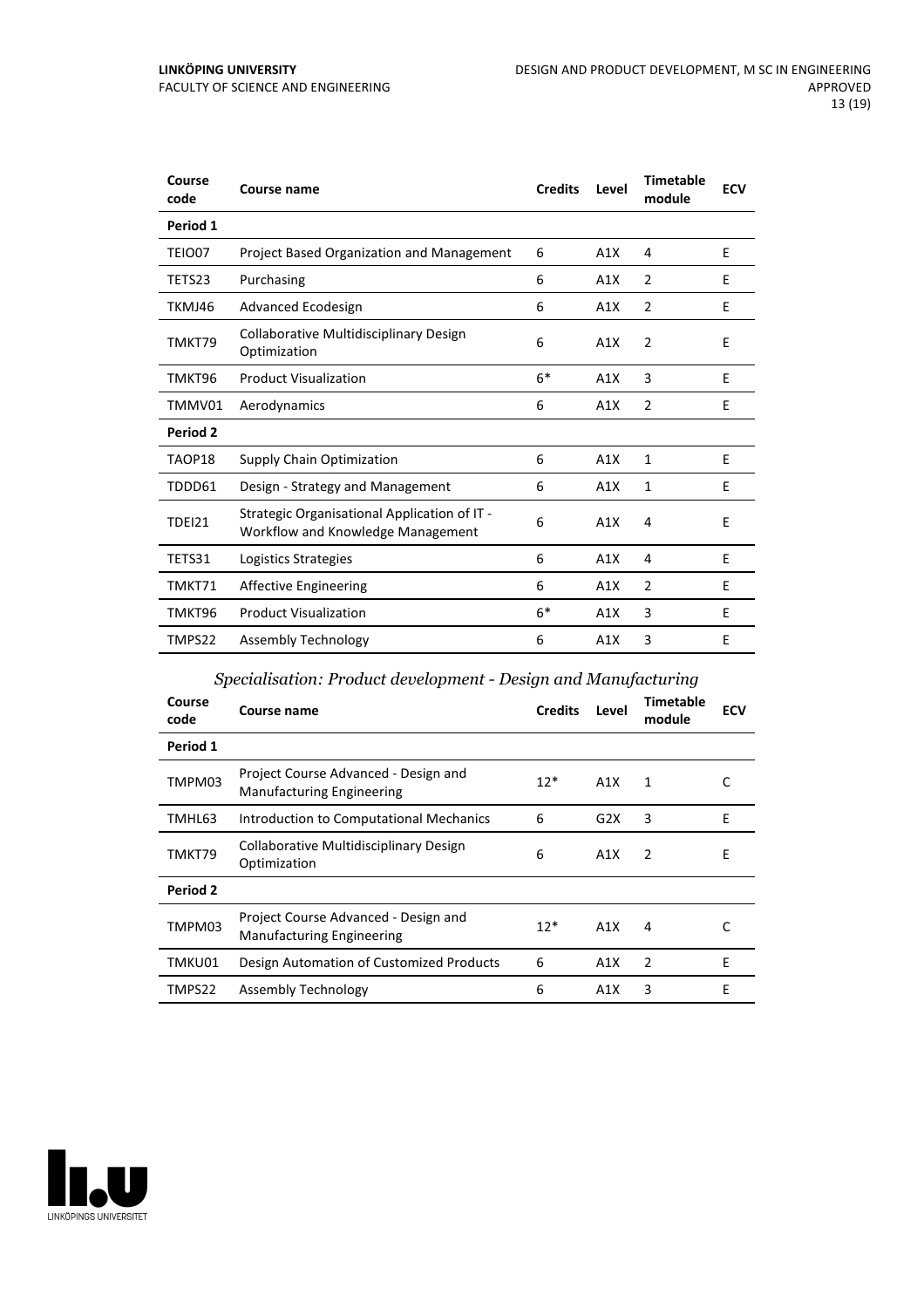| Course<br>code | Course name                                  | <b>Credits</b> | Level | Timetable<br>module | <b>ECV</b> |
|----------------|----------------------------------------------|----------------|-------|---------------------|------------|
| Period 1       |                                              |                |       |                     |            |
| TMPP03         | Project Course Advanced - Design Engineering | $12*$          | A1X   | 1                   | C          |
| TKMJ46         | Advanced Ecodesign                           | 6              | A1X   | $\overline{2}$      | E          |
| TMKT96         | <b>Product Visualization</b>                 | $6*$           | A1X   | 3                   | E          |
| Period 2       |                                              |                |       |                     |            |
| TMPP03         | Project Course Advanced - Design Engineering | $12*$          | A1X   |                     | C          |
| TDDD61         | Design - Strategy and Management             | 6              | A1X   | 1                   | Е          |
| TMKT71         | Affective Engineering                        | 6              | A1X   | $\overline{2}$      | E          |
| TMKT96         | <b>Product Visualization</b>                 | 6*             | A1X   | 3                   | E          |

#### *Specialisation: Product Development - Design Engineering*

#### *Specialisation: Product Development - Management*

| Course<br>code | Course name                                 | <b>Credits</b> | Level | Timetable<br>module | <b>ECV</b> |
|----------------|---------------------------------------------|----------------|-------|---------------------|------------|
| Period 1       |                                             |                |       |                     |            |
| TEIM04         | Industrial Market and Technology Strategies | $12*$          | A1X   | -2                  | C/E        |
| TMPI02         | Project Course Advanced - Management        | $12*$          | A1X   | 3                   | C/E        |
| TEIO07         | Project Based Organization and Management   | 6              | A1X   | 4                   | E          |
| Period 2       |                                             |                |       |                     |            |
| TEIM04         | Industrial Market and Technology Strategies | $12*$          | A1X   | $\overline{2}$      | C/E        |
| TMPI02         | Project Course Advanced - Management        | $12*$          | A1X   |                     | C/E        |
| TDEI19         | <b>Management Control</b>                   | 6              | A1X   | $\mathcal{P}$       | F          |

#### **Semester 10 (Spring 2022)**

| Course<br>code | Course name                      | <b>Credits</b> | Level | <b>Timetable</b><br>module | <b>ECV</b> |
|----------------|----------------------------------|----------------|-------|----------------------------|------------|
| Period 1       |                                  |                |       |                            |            |
| TQXX33         | Degree project - Master's Thesis | $30*$          | A1X   | $\blacksquare$             |            |
| Period 2       |                                  |                |       |                            |            |
| TQXX33         | Degree project - Master's Thesis | $30*$          | A1X   |                            |            |

ECV = Elective / Compulsory /Voluntary

\*The course is divided into several semesters and/or periods

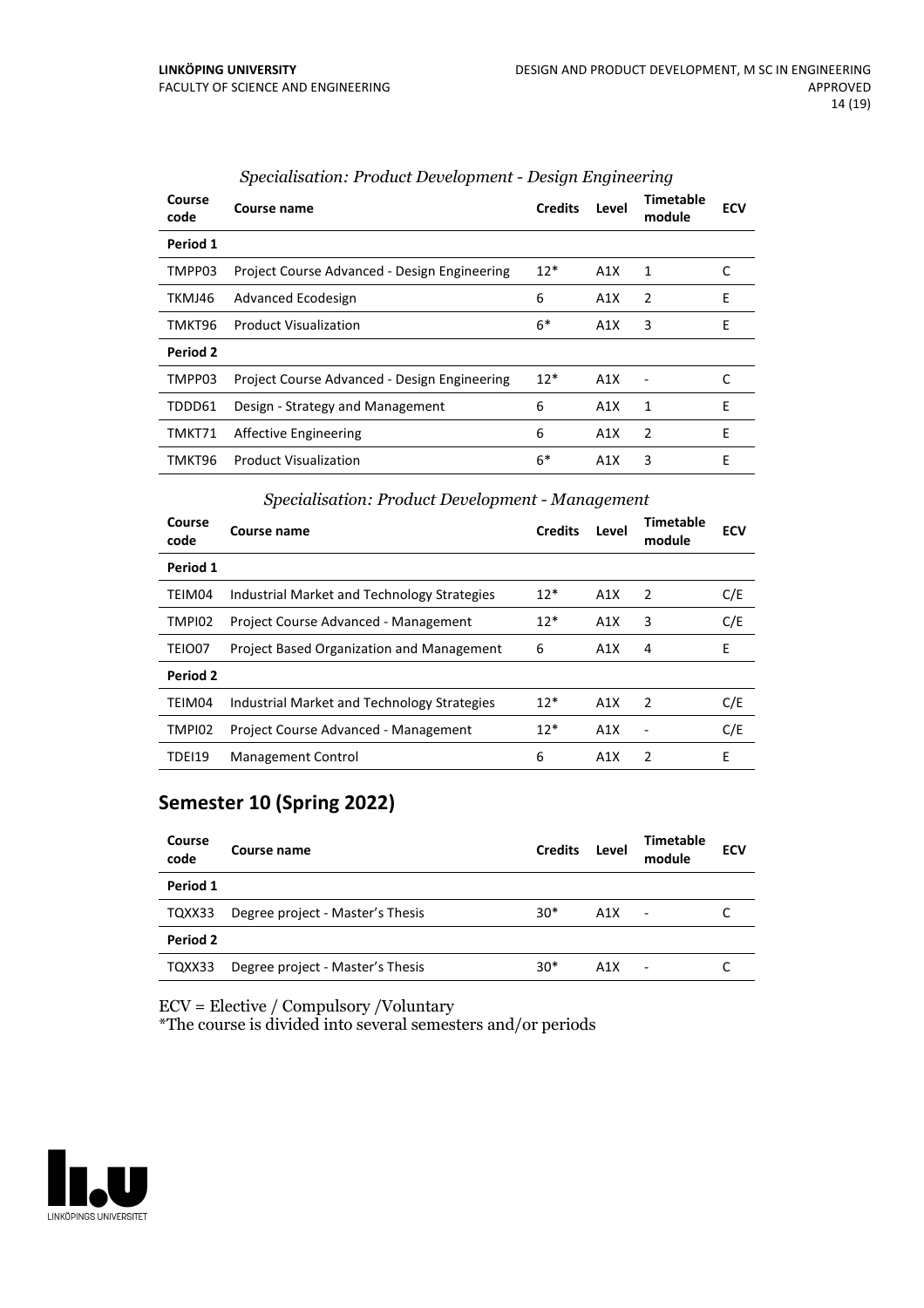## **Common rules**

#### **Structure and organisation of study programmes**

The contents and design of the programmes are to be continuously revised such that new knowledge is integrated into courses and specialisations. Within one programme, several study specialisations or profiles may be available. The identities of the study specialisations or profiles and the regulations governing how these may be selected are given in the syllabus and curriculum for the particular field of study and programmes.

The structure and organisation of the programmes are to follow specified criteria that are summarised in the syllabus for each programme.

- 
- The syllabus defines the aims of the study programme.<br>• The curriculum, which constitutes one part of the syllabus for the field of study, gives details of the terms in which the various courses have been
- The course syllabus specifies, among other things, the aim and contents of the course, and the prior knowledge that a student must have in order to be able to benefit from the course.

#### **Qualification requirements**

The qualification requirements specified in the Higher Education Ordinance 2007 apply to students admitted after 1 July 2007. A student who has completed components of a programme after 1 July 2007 has the right to be assessed with respect to the qualification requirements specified by the Higher Education Ordinance 2007. In addition, local regulations laid down by the faculty boards and university board apply, see

http://styrdokument.liu.se/Regelsamling/VisaBeslut/622693.

Higher Education Act Chapter 1, Section 8:

First-cycle courses and study programmes are to develop:

- the ability to make independent and critical assessments
- the ability to identify, formulate and solve problems autonomously, and
- the preparedness to deal with changes in working life.

In addition to knowledge and skills in their field of study, students shall develop the ability to:

- gather and interpret information at a scholarly level
- stay abreast of the development of knowledge, and
- communicate their knowledge to others, including those who lack specialist knowledge in the field.

#### **Qualifications within a study programme**

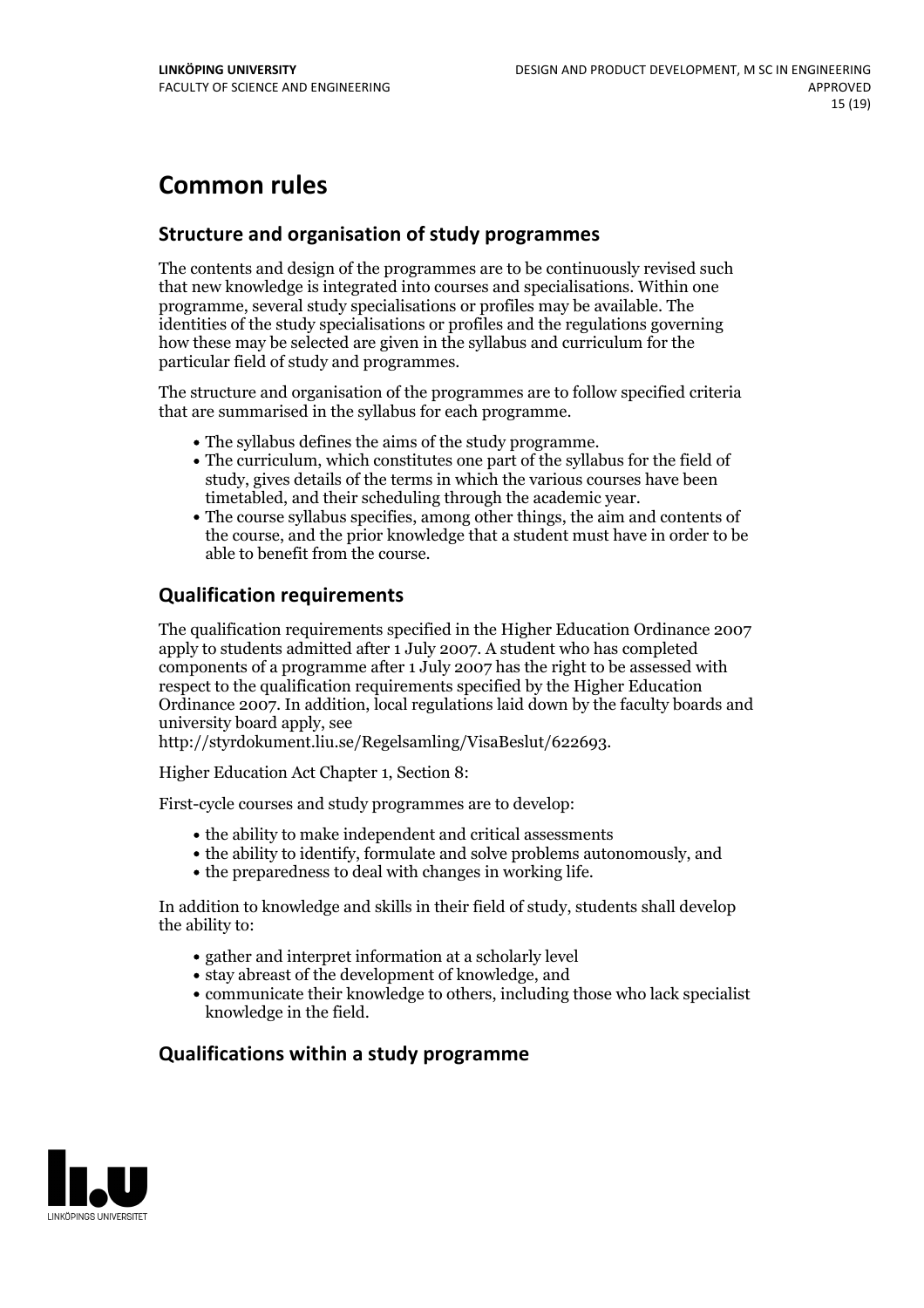Qualification requirements that are specific to a study programme are given in the syllabus for that programme.

#### **Matriculation and postponement of matriculation**

A person who has been accepted for a study programme is to start their studies (matriculate) in the term that is specified in the decision about admission. The date and location of the compulsory matriculation procedure will be communicated to those admitted to the first term of the programme.

At any one admission occasion, it is possible to be admitted to only one place on a study programme. A student who has been granted a place on a study programme and who is offered and accepts a place on another study programme during a supplementary round of admission will lose the place offered for the first study programme.

Regulations concerning postponement of matriculation have been laid down in the admission regulations for Linköping University, http://styrdokument.liu.se/Regelsamling/VisaBeslut/622645.

A person who has been granted postponement must present to the admitting authority, before the term in which the studies are to be started and before the date of application, a renewed registration for the programme and a copy of the decision granting postponement.

#### **Admission to a later part of a programme**

Admission to a part of a study programme is used here to refer to admission with the purpose of completing the programme and taking a degree. Admission to a later part of a programme may take place only if sufficient resources and space on the programme are available. Furthermore, the applicant must satisfy the entry requirements for the relevant term of the programme, as specified in http://styrdokument.liu.se/Regelsamling/Innehall/Utbildning\_pa\_grund- \_och\_avancerad\_niva/Tekniska\_fakulteten.

#### **Interruption in studies**

Notification of an interruption in studies is to be made through the Student Portal. If such <sup>a</sup> notification is not made and if the student does not register for the first term during which the interruption is to take place, the interruption will be considered to be a withdrawal. An interruption in studies must cover a complete term, and notification of interruptions can be given for a maximum of two consecutive terms. Notification of resumption of studies is to take place at the term registration for the term that follows the interruption. If the student does not register at the term registration, this will be regarded as withdrawal from studies.

A student who is taking an interruption in studies may during this period retake examinations if he or she has re-registered for the most recent study term of the programme. A student who wishes to take another course during the interruption in studies must apply for this separately. The student is responsible that

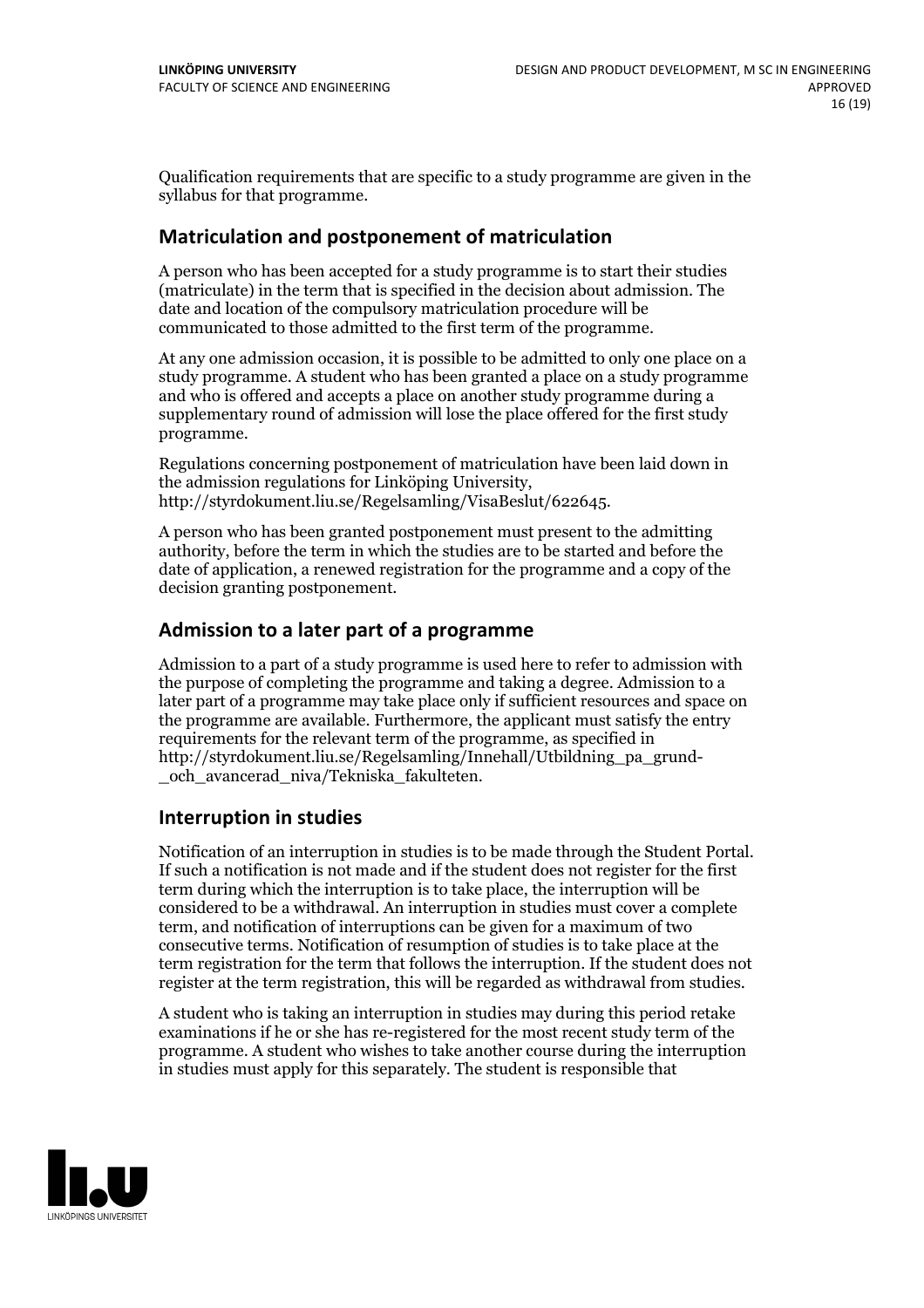registration for courses is carried outat the correct times in preparation for the resumption of studies.

#### **Withdrawal from a study programme**

A student who wishes to withdraw from a study programme must notify the study guidance counsellor. A student who leaves the studies without giving notification of an interruption in study and who fails to register for the immediately subsequent term is considered to have withdrawn. A student who has withdrawn may return to the study programme if a vacancy is available that is not required for students returning after an interruption in study, and not required for students who are changing their location of study and/or study programme.

#### **Interrupting a course**

The vice-chancellor's decision concerning regulations for registration, deregistration and reporting results (Dnr LiU-2015-01241) states that interruptions in study are to be recorded in Ladok. Thus, all students who do not participate in a course for which they have registered must record the interruption, such that the registration on the course can be removed. Deregistration from <sup>a</sup> course is carried outusing <sup>a</sup> web-based form: www.lith.liu.se/for-studenter/kurskomplettering?l=sv.

#### **Courses within a study programme**

The curriculum for the various years of a study programme specify which courses are compulsory (o), elective (v) and voluntary (f). If a student wishes to study a different combination than the one specified in the curriculum, an application must be made to the board of studies.

#### **Registration for programme courses**

Registration for courses that are given as part of a study programme must be made during the specified period, which has been preliminarily set to 1-10 April for the autumn term, and 1-10 October for the spring term. Information about course registration is published on a webpage, sent to students by email, and disseminated at scheduled information meetings.

#### **Registration for programme courses as single-subject courses**

Admission to a programme course as a single-subject subject course may take place only if sufficient resources and space on the course are available. Furthermore, the applicant must satisfy the entry requirements for the relevant course.

#### **Cancelled courses**

Courses with few participants (fewer than 10) may be cancelled or organised in a

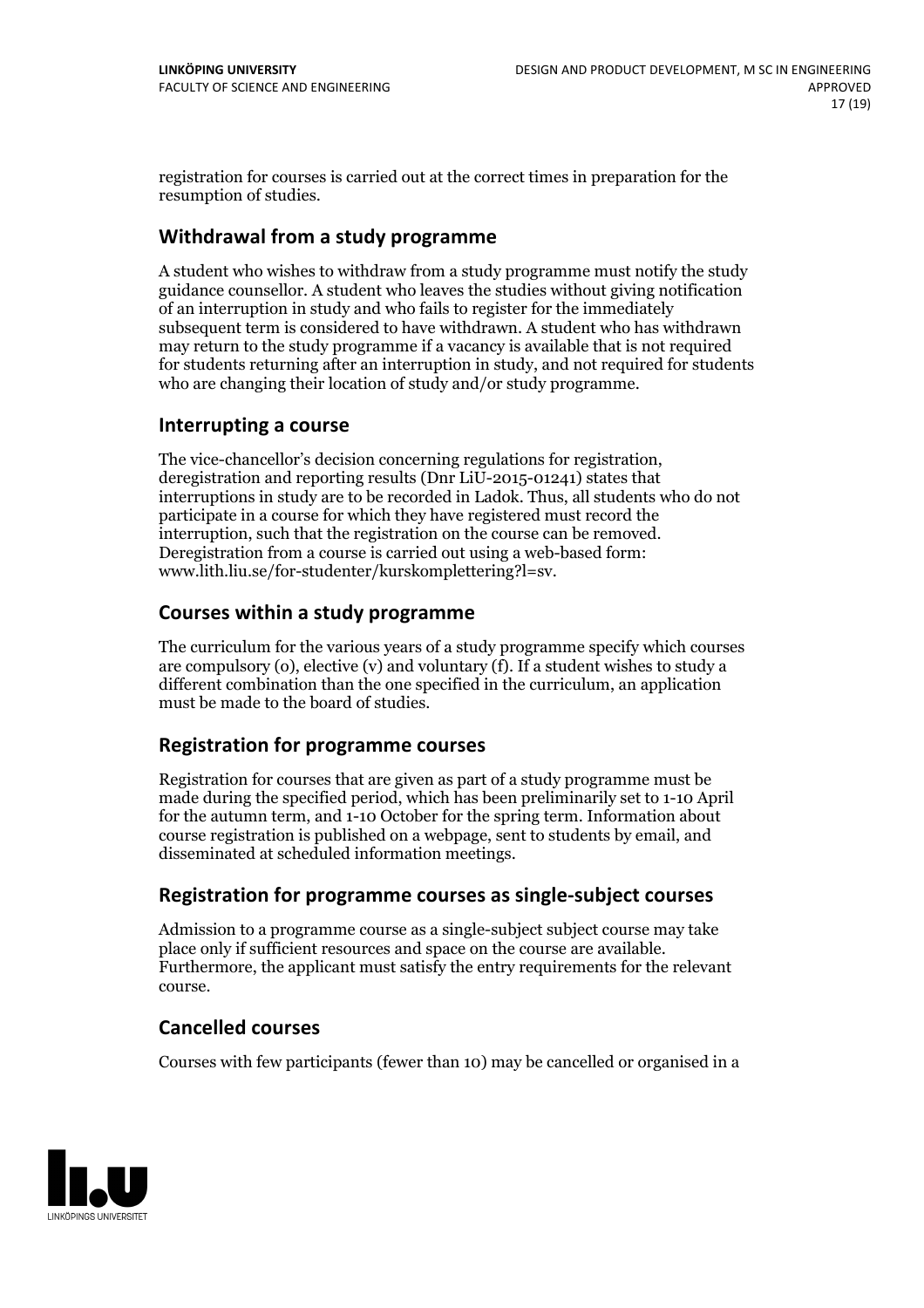manner that differs from that stated in the course syllabus. The board of studies is to deliberate and decide whether a course is to be cancelled orchanged from the course syllabus.

### **Timetabling**

Courses are timetabled after a decision has been made concerning the assignment of the course to a study period. A central timetable is not drawn up for courses with fewer than five participants. Most project courses do not have a central timetable.

#### **Study planning**

Students who require support in planning their continued studies can contact the study guidance counsellor of the programme. Study planning involves the student and the study guidance counsellor together drawing up an individual plan for studies during the subsequent term. The individual plan may allow the student to deviate from the general curriculum.

Completed first-cycle courses are a precondition for successful studies at more advanced levels. For this reason, study planning is based on giving priority to courses from earlier years of study that have not been completed. If further capacity is available, new courses may be taken.

Study planning takes place on a regular basis if the student:

- does not satisfy the requirements for progression to later terms. In order for a student to be able to participate in courses from later years in such cases, a decision of exemption is required.<br>
• does not satisfy the requirements for starting a degree project.
- 

Other situations in which study planning may be required:

- A student has fallen behind during the early part of a study programme and
- has failed to complete several courses.<br>• A student has not satisfied the entry requirements for a degree project
- before term 6 of an engineering degree.<br>
 A student has applied for admission to a later part of a programme.<br>
 Studies have been carried out abroad.<br>
 A study programme is to be resumed after an interruption.
- 
- 

In these cases the study guidance counsellor supports the student in planning the continued studies, also in situations in which the student can register for the relevant courses without the need for a special decision for the continued studies.

#### **Part of education abroad**

Students can exchange study at LiTH for study at an institute of higher education abroad, and/or work on a degree project abroad.

In the event that study (courses) at LiTH are exchanged for study abroad, the